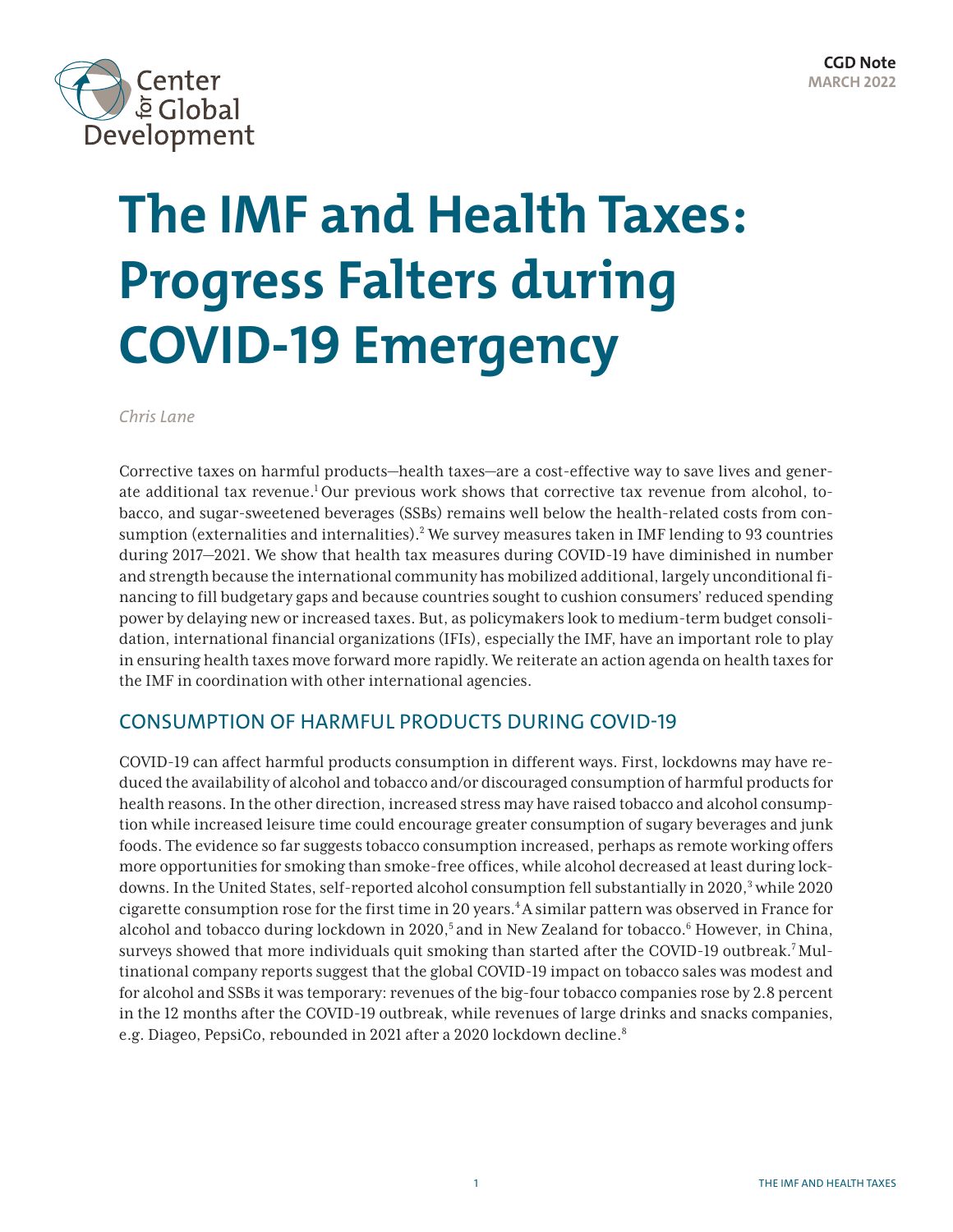# <span id="page-1-0"></span>TRENDS IN CORRECTIVE HEALTH TAXES IN IMF PROGRAMS

There is no centralized collection of data on health tax implementation,<sup>[9](#page-6-0)</sup> so we use information on policy commitments from 93 countries with IMF financial support as a proxy for health tax measures taken during 2017–2021.<sup>10</sup> IMF program countries are representative of a broader group of mainly low- and middle-income countries containing countries with high alcohol or tobacco consumption (e.g. Ukraine, Pakistan), high SSB consumption (Mexico, Chile) as well as countries with relatively low harmful products consumption (e.g. low-income West African countries).

We identify program policy commitments on corrective health taxes on tobacco, alcoholic drinks, and sugar-sweetened beverages by searching for keywords "excise," "tobacco," "cigarettes," "alcohol," "beer," "wine," "spirits," and "sugar," in published Staff Reports for IMF arrangements (SCF, ECF, SBA, EFF, PLL,  $FCL<sup>11</sup>$ ) and staff-monitored programs during 2017–2021 as well as emergency financing (RCF) and RFI $)$ <sup>[12](#page-7-0)</sup> building on our previous work in this area.<sup>[13](#page-7-0)</sup>

Despite drops in government revenues and the role of tobacco, alcohol, and other factors in increasing risks of severe COVID-19, we find that the frequency of higher corrective health taxes on tobacco, alcohol, and unhealthy food & drink has diminished during the COVID-19 pandemic in a large group of developing countries with IMF-supported programs. Corrective health tax commitments in countries with IMF-supported programs declined from around 30 commitments per year pre-COVID-19 during 2017–2019 to six commitments in 2020 (April-December) and seven commitments in 2021 (Figure 1). In addition, of the 80 countries that received IMF emergency financing during COVID-19, only three loan requests made any reference to health taxes.



**Figure 1. Corrective health tax commitments in IMF programs, 2017–2021 (count)**

*Source:* Text search of IMF Staff Reports and IMF Financial Reports. *Note:* IMF programs are SCF, ECF, SMP, SBA, EFF, PLL, and FCL. Does not include emergency financing under RCF and RFI.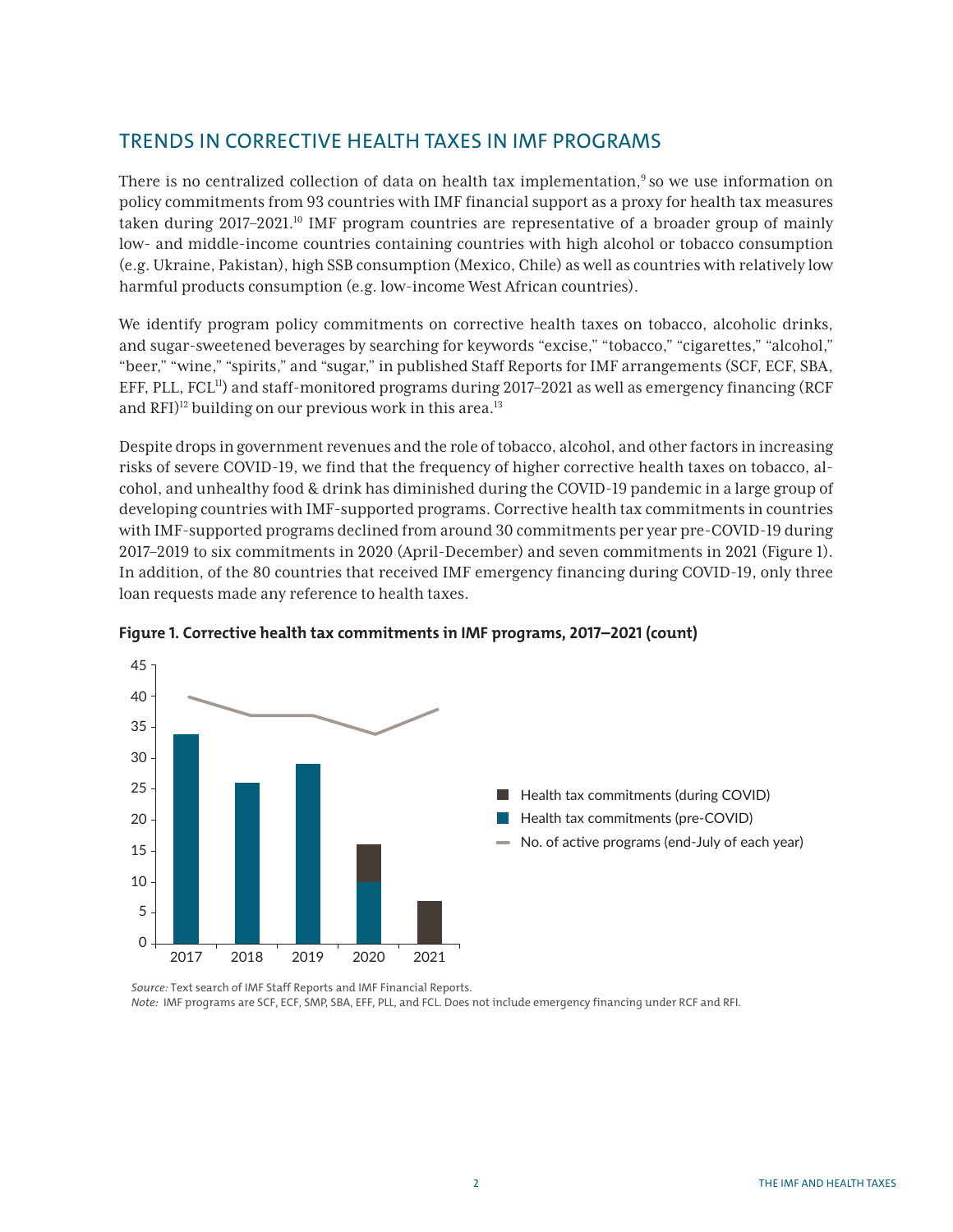We also measure the strength of policy commitments under IMF arrangements: (i) the strongest commitment is a prior action, or a part of a prior action, that countries agree to implement prior to the approval of a program request or program review for release of IMF financing; (ii) the second-strongest commitment is a structural benchmark that sets a time-bound date for implementation of the action with country authorities responsible for reporting implementation (or not, as the case may be); and, (iii) third, is a statement of intent expressed in the program Memorandum of Economic and Financial Policies or in the accompanying staff report; or, (iv) fourth-strongest as a contingency measure.

We find that the strength of health tax commitments has diminished during the COVID-19 pandemic with one prior action and no structural benchmarks during April 2020 to November 2021 (Figure 2).

Looking in more detail at the COVID-19 health tax measures in IMF lending, only four of 18 total measures have estimated revenue yields ranging from 0.13 to 0.20 percent of GDP (See Appendix Table 1).

Of the 13 measures in regular program financing, one is a part of a prior action—implementation in Ukraine of a previously announced increase of tobacco taxes as part of a revenue package and harmonizing taxation of heated and traditional tobacco products. Of the other measures, five increase tobacco excises (Burkina Faso, Egypt, Gambia, Sudan, and Ukraine (additional to the prior action), one increases sugar taxes (Sudan), four operationalize an excise stamp duty regime for alcohol and tobacco (Liberia and Sierra Leone) and two others consider reforms to alcohol and tobacco excises in line with regional guidelines (Mali).

Of the five measures in emergency financing, four are temporary or tentative in nature (for alcohol and tobacco taxes in Bahamas and Lesotho) and at least two of these were not implemented (Bahamas). The remaining measure resumes a stepwise increase of tobacco taxes that was initiated in 2017 (Tunisia).





*Source:* Text search of IMF staff reports.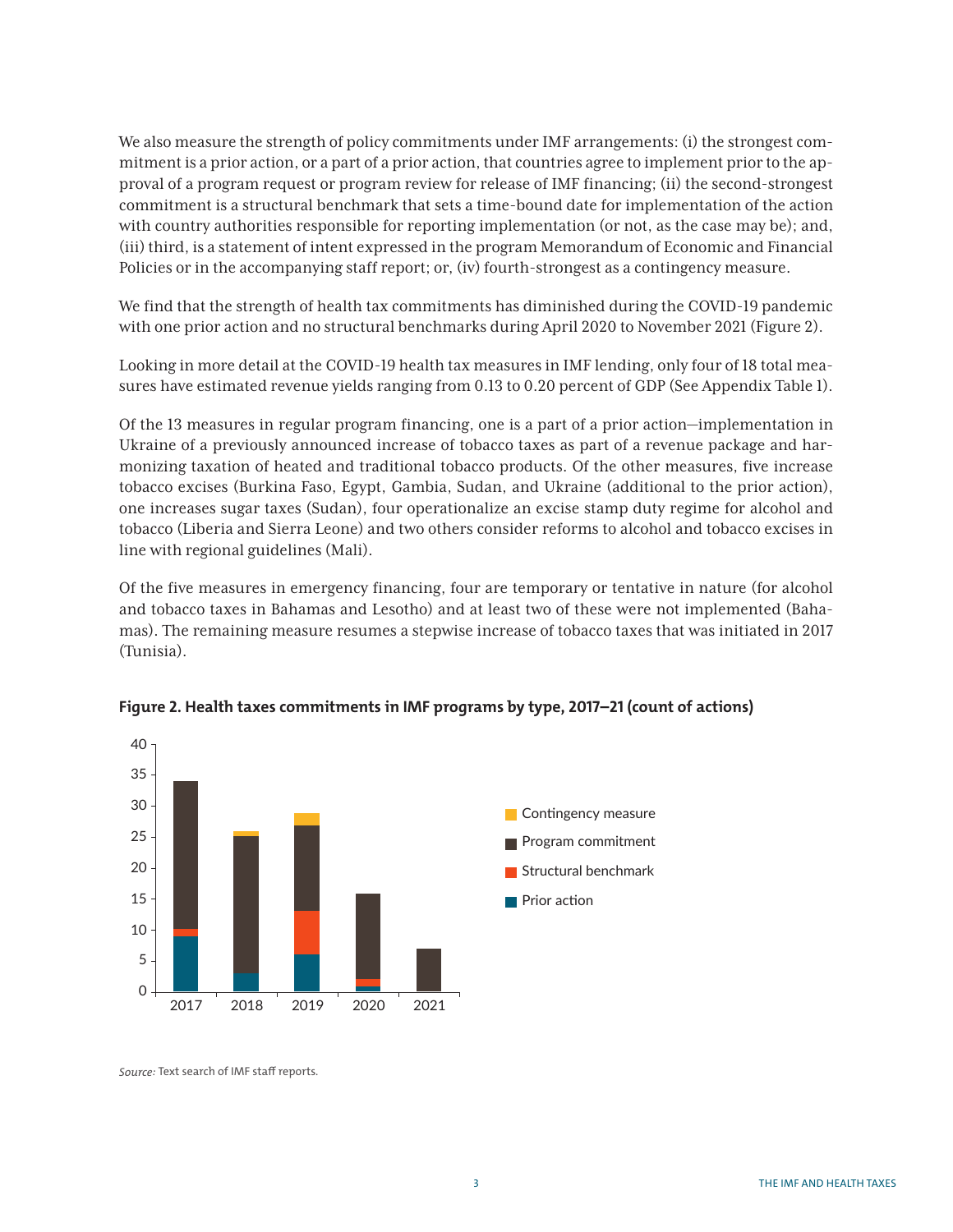# <span id="page-3-0"></span>DIMINISHED APPETITE FOR HEALTH TAXES?

Why has the appetite for corrective taxes diminished during COVID-19 in IMF programs, despite evidence that non-communicable diseases associated with tobacco and alcohol use and unhealthy diets increase the risk of severe illness from COVID-19,<sup>[14](#page-7-0)</sup> and corrective taxes could mobilize additional revenues including to support hard-pressed health sectors?

At least four factors are relevant to answer this question:

First, it is *not* because the incidence of IMF-supported programs (excluding emergency support) has diminished. The number of active programs remained broadly stable during the 2017–21 period (34–40 countries with active programs at mid-year as shown in Figure 1).

Second, the IMF emergency financial support to 80 member countries during COVID-19<sup>[15](#page-7-0)</sup> has no expost conditionality as it is designed to meet urgent balance of payments or budgetary needs providing a country is taking steps to address its economic difficulties. Given the nature of emergency financing, the emphasis is on closing financing gaps rapidly rather than supporting medium-term revenue mobilization, including through health taxes.

Third, the allocation of Special Drawing Rights equivalent to about \$650 billion to IMF members in August 2021, also without conditions attached, may also have lessened the need to take revenue measures, including corrective health tax increases, at least temporarily.

Fourth, the pandemic is viewed to have worsened income inequality with job and income losses likely to have hit lower skilled and uneducated workers the hardest.<sup>16</sup> Accordingly, policymakers may view higher corrective taxes weighing on already hard-pressed low-income groups in the short term, for whom the affordability of these products has already decreased due to income losses as shown in re-cent work on tobacco affordability around the world.<sup>[17](#page-7-0)</sup>

Nonetheless, those countries that implemented health taxes during COVID-19 with non-negligible revenue increases, such as Egypt and Ukraine, were able to mitigate the fall in total tax revenues and decrease health-related expenditures in the long run assuming permanent reductions in consumption levels.

# THE ROAD AHEAD FOR CORRECTIVE HEALTH TAXES

While progress in IMF program support to health taxes has diminished during the pandemic, there are indications that policymakers are readying for more ambitious corrective taxes and other measures to improve population health and support revenues as or when COVID-19-related disruption diminishes.

In some countries "post-pandemic" health tax measures are taking shape. For example, from 2023, Kazakhstan will introduce an excise tax on sugar-sweetened beverages within the framework of the Healthy Nation project prepared by the Ministry of Health with excises starting at 20 percent and rising to 45 percent over time.<sup>18</sup> In New Zealand, which already has amongst the highest levels of tobacco taxes in the world, legislation is planned in 2022 to progressively ban the sale of tobacco products from 2027, following other efforts to reduce points of sale and lower tobacco nicotine levels.<sup>[19](#page-7-0)</sup>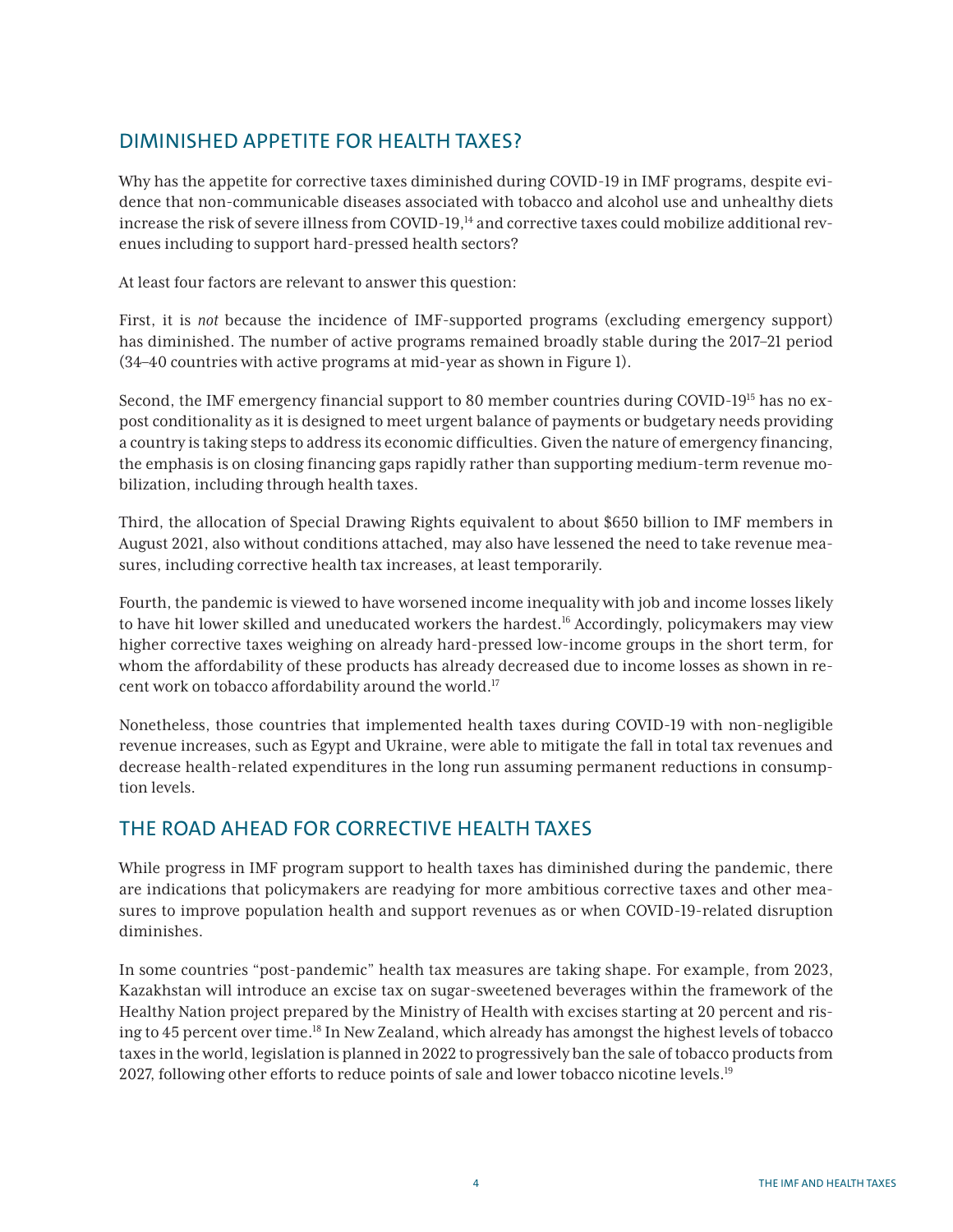<span id="page-4-0"></span>Yet overall health taxes remain low including in countries with high non-communicable disease burdens arising from harmful product consumption. During the pandemic unhealthy products have in some cases become more affordable over time. There is more to be done, and quickly, to save lives and money.

## NEXT STEPS FOR THE IMF AND HEALTH TAXES

International financial institutions, including the IMF, World Bank, multilateral development banks, and the World Health Organization can play an important role in helping countries strengthen their health taxes as COVID-19 wanes through policy-based lending, surveillance, and technical assistance.

At the IMF, some progress was made on health tax policies during COVID-19. The IMF published a note on "How to Apply Excise Taxes to Fight Obesity" in December 2021 which makes a cautious case to tax sugar-sweetened beverages in both low-income and advanced economies.<sup>[20](#page-7-0)</sup>

The IMF also has provided guidance to "Exploit excises on alcohol, tobacco, and unhealthy foods" as a part of tax policies for inclusive growth "after the pandemic."[21](#page-7-0) In order to realize this goal, recommendations that we set out in an [action agenda for IFIs and health taxes](https://www.cgdev.org/publication/using-health-taxes-support-revenue-action-agenda-imf-and-world-bank) remain relevant today.

Specifically for the IMF the key actions we propose are:

- **Acknowledge the macro-criticality of health taxes** on tobacco, alcohol, and sugary beverages in many countries, in light of the potential for increased revenue alongside reduced healthcare costs, for example in the context of a policy paper approved by the IMF Executive Board.<sup>22</sup>
- **Expand use of health taxes in financial programs** given short-term revenue potential and corrective efficiency (in reducing externalities).
- **Expand and publish technical assistance on health taxes**, while also using World Bank and WHO expertise to help design health tax reforms and assess their impact on health, poverty, and society, systematizing lessons learned that can be shared across countries.
- **Use medium-term revenue strategies as a vehicle for promoting health taxes** where countries express an interest. This could also include neglected areas such as tax expenditures (tax breaks) for tobacco and alcohol producers and duty-free sales.
- **Realize the opportunity for the IMF, World Bank, United Nations, and the OECD to work together on health tax issues** in the Platform for Collaboration on Tax (PCT)<sup>[23](#page-7-0)</sup> to jointly promote health taxes in their work and to develop PCT guidance on health tax implementation bringing together complementary work in each of the four institutions.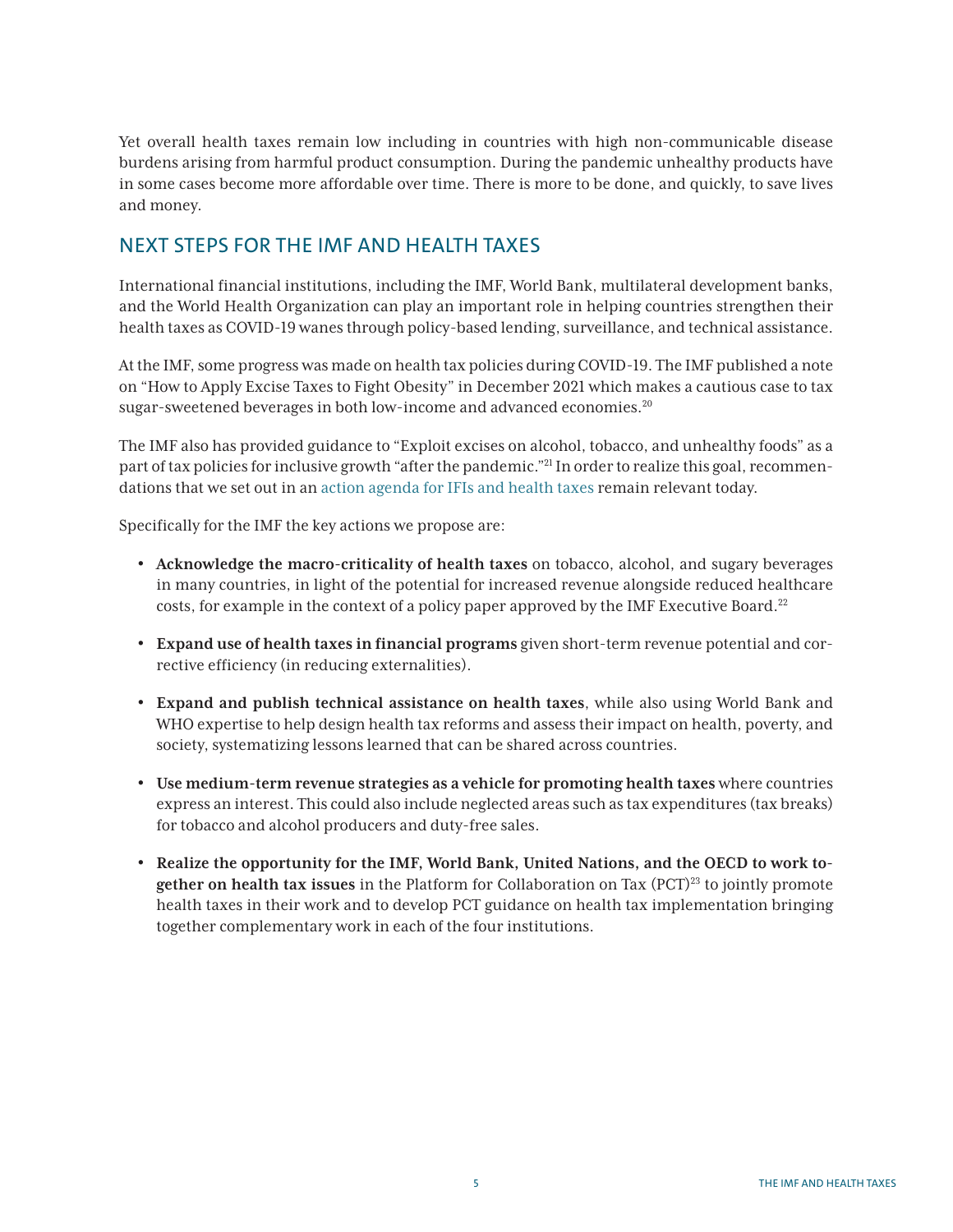### **Appendix Table 1. IMF Program Health Tax Measures During COVID-19, April 2020–November 2021**

| <b>Country</b> | <b>Approval</b><br><b>Year</b> | Program<br><b>Document Title</b> | <b>Commitment</b>                                                                                                                                                                                                                                                                                                                               | <b>Comments</b>           | <b>Yield</b><br>% GDP |
|----------------|--------------------------------|----------------------------------|-------------------------------------------------------------------------------------------------------------------------------------------------------------------------------------------------------------------------------------------------------------------------------------------------------------------------------------------------|---------------------------|-----------------------|
| <b>Bahamas</b> | 2020                           | Request for RFI                  | A sin tax for one year may be<br>imposed B\$ 5 per gallon alcohol<br>increase in specific tax                                                                                                                                                                                                                                                   | Temporary,<br>not adopted | 0.14                  |
| Bahamas        | 2020                           | Request for RFI                  | A sin tax for one year may be<br>imposed 10 percent increase in<br>tobacco ad valorem tax                                                                                                                                                                                                                                                       | Temporary,<br>not adopted | 0.14                  |
| Burkina Faso   | 2020                           | ECF 4th and 5th<br>reviews       | Enforcing implementation of fiscal<br>measures introduced in the 2020<br>budget including the increased<br>tax rate on tobacco from 45 to 50<br>percent                                                                                                                                                                                         | Pre-covid<br>adoption     |                       |
| Egypt          | 2020                           | Request for SBA                  | The Government increased<br>in February 2020 excises on<br>cigarettes and tobacco products<br>including bringing to the tax<br>net new products such as<br>heated cigarettes. In addition, a<br>new development fee law was<br>approved by parliament that<br>increases the rate of existing fees<br>on several items including raw<br>tobacco. | Pre-covid<br>adoption     | 0.13                  |
| Lesotho        | 2020                           | Request for RCF/<br><b>RFI</b>   | Plan to introduce a levy on alcohol                                                                                                                                                                                                                                                                                                             | Planned/<br>considered    |                       |
| Lesotho        | 2020                           | Request for RCF/<br><b>RFI</b>   | Plan to introduce a levy on<br>tobacco                                                                                                                                                                                                                                                                                                          | Planned/<br>considered    |                       |
| Sierra Leone   | 2020                           | 2nd Review of<br>ECF             | Operationalizing excise stamp duty<br>regime to reduce smuggling from<br>imported alcoholic products                                                                                                                                                                                                                                            |                           |                       |
| Sierra Leone   | 2020                           | 2nd Review of<br>ECF             | Operationalizing excise stamp duty<br>regime to reduce smuggling from<br>imported tobacco products                                                                                                                                                                                                                                              |                           |                       |
| Sudan          | 2020                           | Staff Monitored<br>Program       | Remove VAT exemption for sugar<br>by August 1, 2020                                                                                                                                                                                                                                                                                             |                           |                       |
| Tunisia        | 2020                           | Request for RFI                  | To create fiscal space for the<br>Covid-19 response measures<br>we  resumed stepwise increase<br>of administered tobacco prices<br>started in 2017 in March 2020.                                                                                                                                                                               |                           | 0.2                   |
| Ukraine        | 2020                           | Request for SBA                  | Budget includes already scheduled<br>increases in excise rates on<br>tobacco products. Effective<br>January 1, 2021, harmonized<br>the taxation of heated tobacco<br>products with that of traditional<br>tobacco products.                                                                                                                     | Prior action              |                       |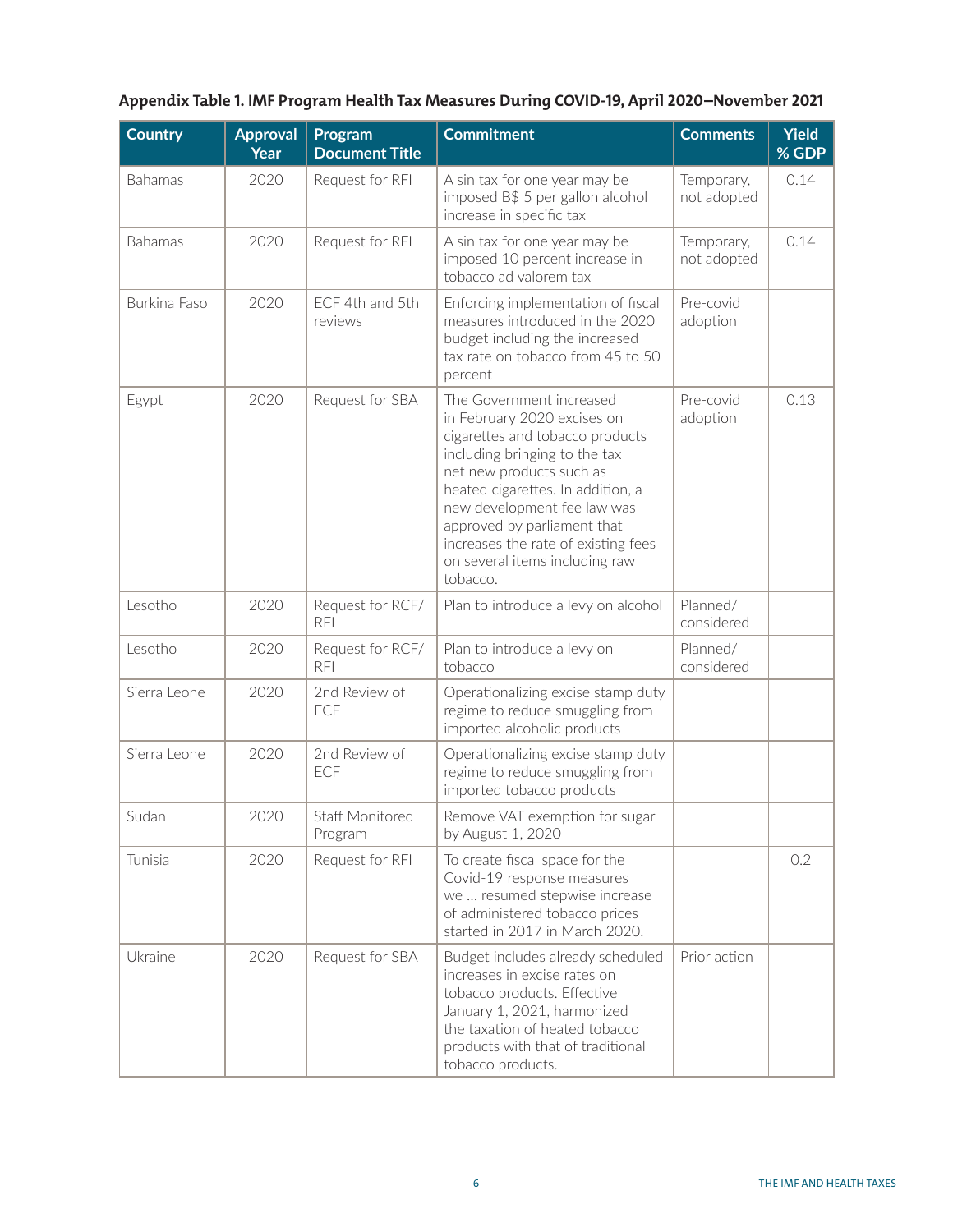<span id="page-6-0"></span>

| <b>Country</b> | <b>Approval</b><br>Year | Program<br><b>Document Title</b> | <b>Commitment</b>                                                                                                                   | <b>Comments</b>            | <b>Yield</b><br>% GDP |
|----------------|-------------------------|----------------------------------|-------------------------------------------------------------------------------------------------------------------------------------|----------------------------|-----------------------|
| Gambia         | 2021                    | 1st Review of<br>ECF/EFF         | Increase tobacco excise in line with<br>global and regional commitments<br>to raise excise tax to 70 percent of<br>the retail price |                            |                       |
| Mali           | 2021                    | 2nd & 3rd<br>reviews of FCF      | Considering reforms to increase<br>excise tax rates below WAFMU<br>ceilings for tobacco                                             | Planned/<br>considered     |                       |
| Mali           | 2021                    | 2nd & 3rd<br>reviews of FCF      | Considering reforms to increase<br>excise tax rates below WAFMU<br>ceilings for alcohol                                             | Planned/<br>considered     |                       |
| Sudan          | 2021                    | Request for ECF                  | Higher VAT rates on tobacco                                                                                                         |                            |                       |
| Ukraine        | 2021                    | <b>SBA 1st Review</b>            | Increase and index excises,<br>improve valuation of VAT on<br>tobacco                                                               |                            |                       |
| Liberia        | 2021                    | FCF 3rd Review                   | Introduce tamper proof excise<br>stamps on tobacco products                                                                         | Planned<br>January<br>2022 |                       |
| Liberia        | 2021                    | <b>ECF Review</b>                | Introduce tamper proof excise<br>stamps on alcoholic beverages                                                                      | Planned<br>January<br>2022 |                       |

*Source:* Authors' text search of IMF Country Reports available at [www.imf.org/publications](http://www.imf.org/publications)

#### ENDNOTES

- [1](#page-0-0) Task Force on Fiscal Policy for Health, [Health Taxes to Save Lives: Employing Effective Excise Taxes on Tobacco, Alcohol, and](https://www.bloomberg.org/public-health/building-public-health-coalitions/task-force-on-fiscal-policy-for-health/)  [Sugary Beverages](https://www.bloomberg.org/public-health/building-public-health-coalitions/task-force-on-fiscal-policy-for-health/) (New York: Bloomberg Philanthropies, 2019).
- [2](#page-0-0) Chris Lane and Vinayak Bhardwaj, [Meeting the Global Health Challenge to Reduce Death and Disability from Alcohol, Tobacco,](https://www.cgdev.org/publication/meeting-global-health-challenge-reduce-death-and-disability-alcohol-tobacco-and-sugar)  [and Sugar-Sweetened Beverage Consumption with Corrective Taxes,](https://www.cgdev.org/publication/meeting-global-health-challenge-reduce-death-and-disability-alcohol-tobacco-and-sugar) CGD Policy Paper 240 (Washington, DC: Center for Global Development, 2021).
- [3](#page-0-0) Adult respondents reporting alcohol consumption fell from 65 percent in 2018 to 60 percent in 2020, [https://news.gallup.com/](https://news.gallup.com/poll/353858/alcohol-consumption-low-end-recent-readings.aspx) [poll/353858/alcohol-consumption-low-end-recent-readings.aspx.](https://news.gallup.com/poll/353858/alcohol-consumption-low-end-recent-readings.aspx)
- [4](#page-0-0) See Federal Trade Commission, Cigarette Report for 2020 (2021), [https://www.ftc.gov/system/files/documents/reports/feder](https://www.ftc.gov/system/files/documents/reports/federal-trade-commission-cigarette-report-2020-smokeless-tobacco-report-2020/p114508fy20cigarettereport.pdf)[al-trade-commission-cigarette-report-2020-smokeless-tobacco-report-2020/p114508fy20cigarettereport.pdf.](https://www.ftc.gov/system/files/documents/reports/federal-trade-commission-cigarette-report-2020-smokeless-tobacco-report-2020/p114508fy20cigarettereport.pdf)
- [5](#page-0-0) Romain Guignard et al., Changes in smoking and alcohol consumption during COVID-19-related lockdown: a cross-sectional study in France, European Journal of Public Health 31, no. 5 (October 26, 2021): 1076–1083, [https://doi.org/10.1093/eurpub/](https://doi.org/10.1093/eurpub/ckab054) [ckab054](https://doi.org/10.1093/eurpub/ckab054).
- [6](#page-0-0) Philip Gendall et al., Changes in Tobacco Use During the 2020 COVID-19 Lockdown in New Zealand, Nicotine & Tobacco Research 23, no. 5 (May 4, 2021): 866–871, <https://doi.org/10.1093/ntr/ntaa257>.
- [7](#page-0-0) Haiyang Yang and Jingjing Ma, How the COVID-19 pandemic impacts tobacco addiction: Changes in smoking behavior and associations with well-being, Addictive Behaviors 119 (August 2021): 106917, <https://doi.org/10.1016/j.addbeh.2021.106917>.
- [8](#page-0-0) Data on tobacco company revenues from Ford Equity Research accessed at [www.fidelity.com.](http://www.fidelity.com) Revenues of Japan Tobacco, Philip Morris International, British American Tobacco, and Imperial Tobacco increased from US\$ 123.3 billion in the year to March 2020 to US\$ 126.8 billion in the following 12 months.
- [9](#page-1-0) The Tobacconomics Cigarette Tax Scorecard provides information on tax share and structure on cigarettes for most countries based on data from a World Health Organization biannual survey. However, the 2021 scorecard covers the period 2018–2020 which covers both COVID-19 and pre-COVID-19 time periods.